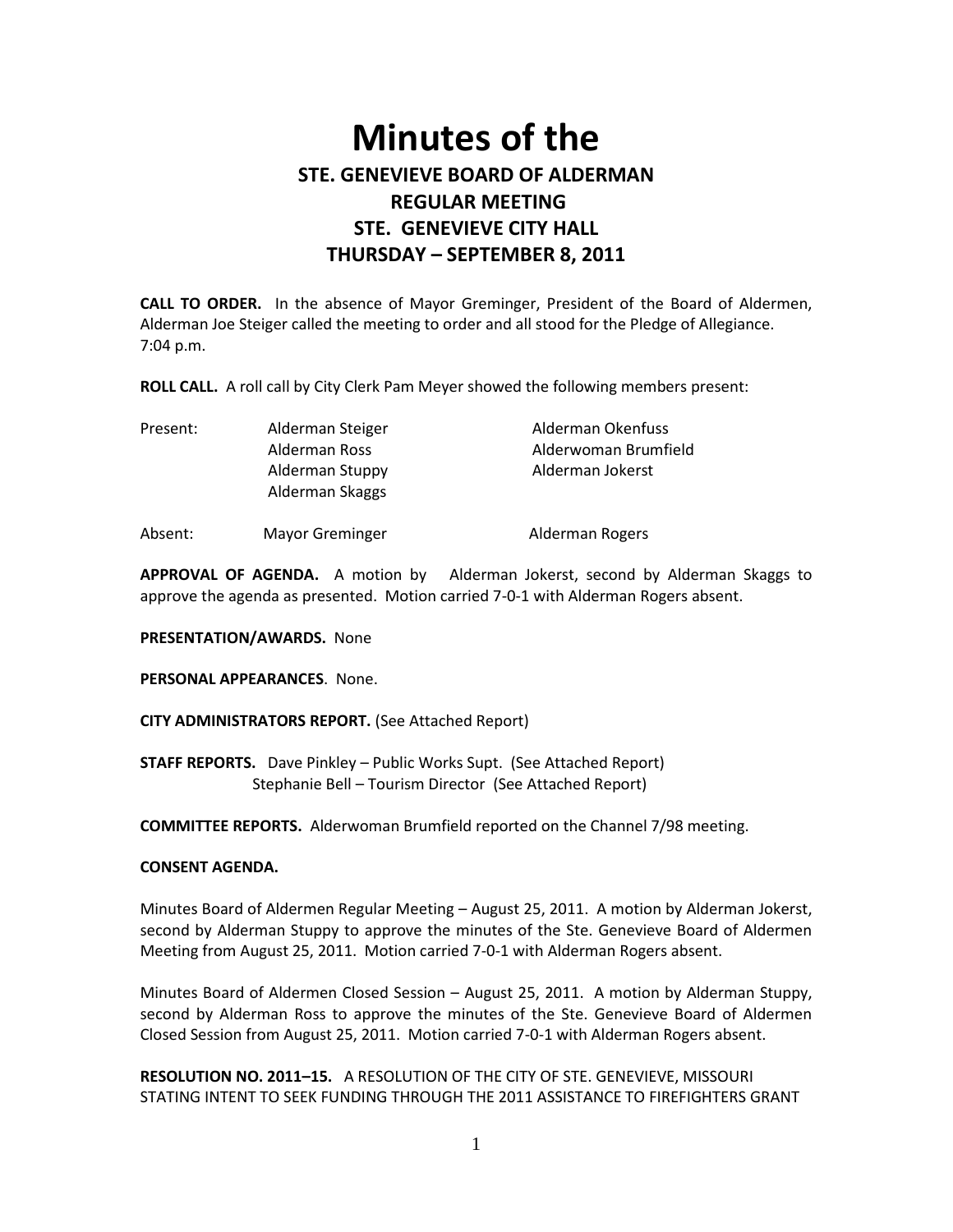(AFG) PROGRAM AND AUTHORIZING THE MAYOR TO PURSUE ACTIVITIES IN AN ATTEMPT TO SECURE GRANT FUNDING TO PURCHASE A NEW LADDER TRUCK FOR THE STE. GENEVIEVE FIRE DEPARTMENT. A motion by Alderman Okenfuss, second by Alderman Ross to approve Resolution 2011-15. Motion carried 7-0-1 with Alderman Rogers absent.

**RESOLUTION 2011-16.** A RESOLUTION AUTHORIZING THE MAYOR TO SIGN A CONSENT FORM WITH SPRINT FOR AIR CARD SERVICES AND AUTHORIZING TURNKEY MOBILE TO APPLY PAYMENTS TO THE SPRINT ACCOUNT IN ACCORDANCE WITH THE POLICE CHIEF'S ASSOCIATION GRANT. A motion by Alderman Okenfuss, second by Alderman Ross to approve Resolution 2011-16. Motion carried 7-0-1 with Alderman Rogers absent.

**RESOLUTION 2011-17.** A RESOLUTION AUTHORIZING THE OFFERING FOR SALE OF REFUNDING CERTIFICATES OF PARTICIPATION OF THE CITY OF STE. GENEVIEVE, MISSOURI. A motion by Alderman Skaggs, second by Alderman Stuppy to approve Resolution 2011-17. Motion carried 7-0-1 with Alderman Rogers absent.

# **OLD BUSINESS**

**BILL NO. 3808.** AN ORDINANCE AUTHORIZING THE CITY TREASURER TO WRITE OFF UNCOLLECTIBLES FROM THE WATER/WASTEWATER ACCOUNTS OF THE CITY OF STE. GENEVIEVE, MISSOURI. 2<sup>nd</sup> READING. A motion by Alderman Okenfuss, second by Alderman Skaggs, Bill No. 3808 was placed on its second and final reading, read by title only, considered and passed by a roll call vote as follows: Ayes: Alderman Skaggs, Alderman Stuppy, Alderman Jokerst, Alderman Steiger, Alderman Ross, Alderman Okenfuss and Alderwoman Brumfield. Nays: None Absent: Alderman Rogers Motion carried 7-0-1. Thereupon Bill No. 3808 was declared Ordinance No. 3751 signed by the Mayor and attested by the City Clerk.

**BILL NO. 3809.** AN ORDINANCE APPROVING CHANGE ORDER #1 IN THE AMOUNT OF AN INCREASE OF \$600.00 AND A FINAL CONTRACT AMOUNT OF \$146,539.86 ON THE CONTRACT WITH LAPPE CEMENT FINISHING OF PERRYVILLE, MISSOURI FOR THE PINE DRIVE IMPROVEMENTS PROJECT. 2<sup>nd</sup> READING. A motion by Alderman Jokerst, second by Alderman Stuppy, Bill No. 3808 was placed on its second and final reading, read by title only, considered and passed by a roll call vote as follows: Ayes: Alderman Skaggs, Alderman Stuppy, Alderman Jokerst, Alderman Steiger, Alderman Ross, Alderman Okenfuss and Alderwoman Brumfield. Nays: None Absent: Alderman Rogers Motion carried 7-0-1. Thereupon Bill No. 3809 was declared Ordinance No. 3752 signed by the Mayor and attested by the City Clerk.

**BILL NO. 3810.** AN ORDINANCE AUTHORIZING THE MAYOR TO ENTER INTO A WATER SHUT OFF AGREEMENT WITH THE PUBLIC WATER SUPPLY DISTRICT #1 OF STE. GENEVIEVE COUNTY, MISSOURI. 2<sup>nd</sup> READING. A motion by Alderman Skaggs, second by Alderman Brumfield, Bill No. 3810 was placed on its second and final reading, read by title only, considered and passed by a roll call vote as follows: Ayes: Alderman Skaggs, Alderman Stuppy, Alderman Jokerst, Alderman Steiger, Alderman Ross, Alderman Okenfuss and Alderwoman Brumfield. Nays: None Absent: Alderman Rogers Motion carried 7-0-1. Thereupon Bill No. 3810 was declared Ordinance No. 3753 signed by the Mayor and attested by the City Clerk.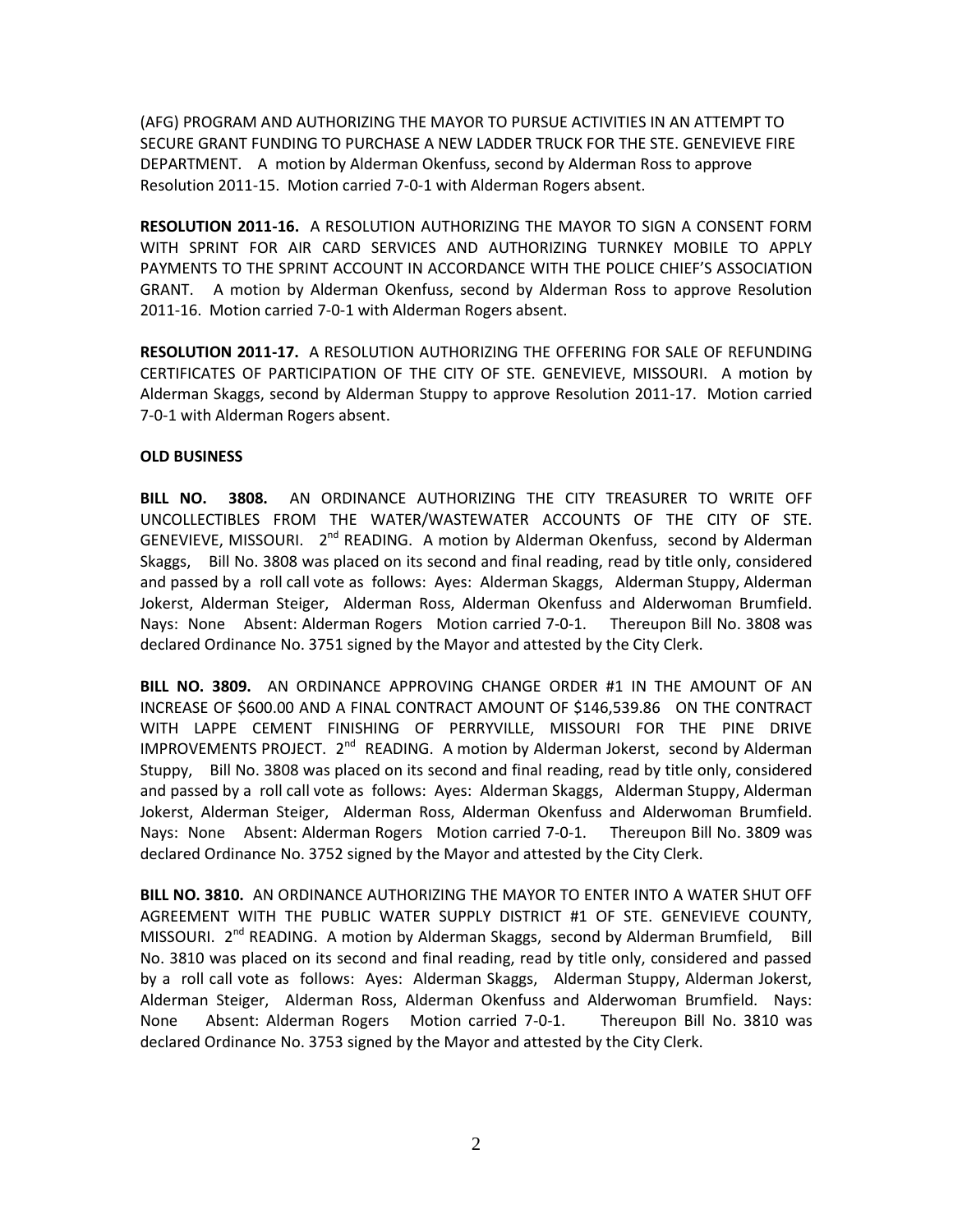#### NEW BUSINESS.

**BILL NO. 3811.** AN ORDINANCE AMENDING CHAPTER 110 MAYOR AND BOARD OF ALDERMEN SECTION; SECTION 110.050: MAYOR AND BOARD DUTIES OF THE CITY OF STE. GENEVIEVE CODE OF ORDINANCES. 1<sup>ST</sup> READING. A motion by Alderman Jokerst, second by Alderman Ross, Bill No. 3811 was placed on its first reading, read by title only, considered and passed with an 7-0-1 vote of the Board of Aldermen with Alderman Rogers absent.

**BILL NO. 3812.** AN ORDINANCE APPROVING THE PURCHAE OF A 2007 FORD F150 XL TRUCK FROM STUPPY AUTO SALES, INC. OF STE. GENEVIEVE, MISSOURI FOR THE SEWER DEPARTMENT IN AN AMOUNT NOT TO EXCEED \$9,500.00.  $1^{ST}$  READING. A motion by Alderman Okenfuss, second by Alderman Ross, to table Bill No. 3812. Motion carried 7-0-1 vote of the Board of Aldermen with Alderman Rogers absent.

**BILL NO. 3813.** AN ORDINANCE AMENDING SECTION 700:120: CHARGES; SUBSECTION "D" OF THE STE. GENEVIEVE MUNICIPAL CODE REGARDING SEWER USE CHARGES. 1<sup>ST</sup> READING. A motion by Alderman Jokerst, second by Alderwoman Brumfield, Bill No. 3813 was placed on its first reading, read by title only, considered and passed with an 7-0-1 vote of the Board of Aldermen with Alderman Rogers absent.

**BILL NO. 3814.** AN ORDINANCE AMENDING SECTION 700.080: WATER USE CHARGES; SUBSECTION "A" AND SUBSECTION "B" OF THE STE. GENEVIEVE MUNICIPAL CODE REGARDING WATER USE CHARGES.  $1^{ST}$  READING. A motion by Alderman Jokerst, second by Alderman Skaggs, Bill No. 3814 was placed on its first reading, read by title only, considered and passed with an 7-0-1 vote of the Board of Aldermen with Alderman Rogers absent.

**BILL NO. 3815.** AN ORDINANCE APPROVING THE BUDGET FOR THE CITY OF STE. GENEVIEVE FOR FISCAL YEAR 2012.  $1<sup>ST</sup>$  READING. A motion by Alderman Okenfuss, second by Alderman Jokerst, Bill No. 3815 was placed on its first reading, read by title only, considered and passed with an 7-0-1 vote of the Board of Aldermen with Alderman Rogers absent.

**BILL NO. 3816.** AN ORDINANCE AUTHORIZING THE POLICE CHIEF TO ENTER INTO A USER AGENCY AGREEMENT FOR ACCESS TO THE MISSOURI STATE HIGHWAY PATROL CRIMINAL JUSTICE INFORMATION SYSTEMS NETWORK.  $1^{ST}$  READING. A motion by Alderman Okenfuss, second by Alderwoman Brumfield, Bill No. 3816 was placed on its first reading, read by title only, considered and passed with an 7-0-1 vote of the Board of Aldermen with Alderman Rogers absent.

**BILL NO. 3817.** AN ORDINANCE AUTHORIZING THE MAYOR TO ENTER INTO AN AGREEMENT BETWEEN THE CITY OF STE. GENEVIEVE POLICE DEPARTMENT AND INFORMATION TECHNOLOGIES, INC. (ITI) A MISSOURI CORPORATION.  $1^{ST}$  READING. A motion by Alderman Okenfuss, second by Alderwoman Brumfield, Bill No. 3817 was placed on its first reading, read by title only, considered and passed with an 7-0-1 vote of the Board of Aldermen with Alderman Rogers absent.